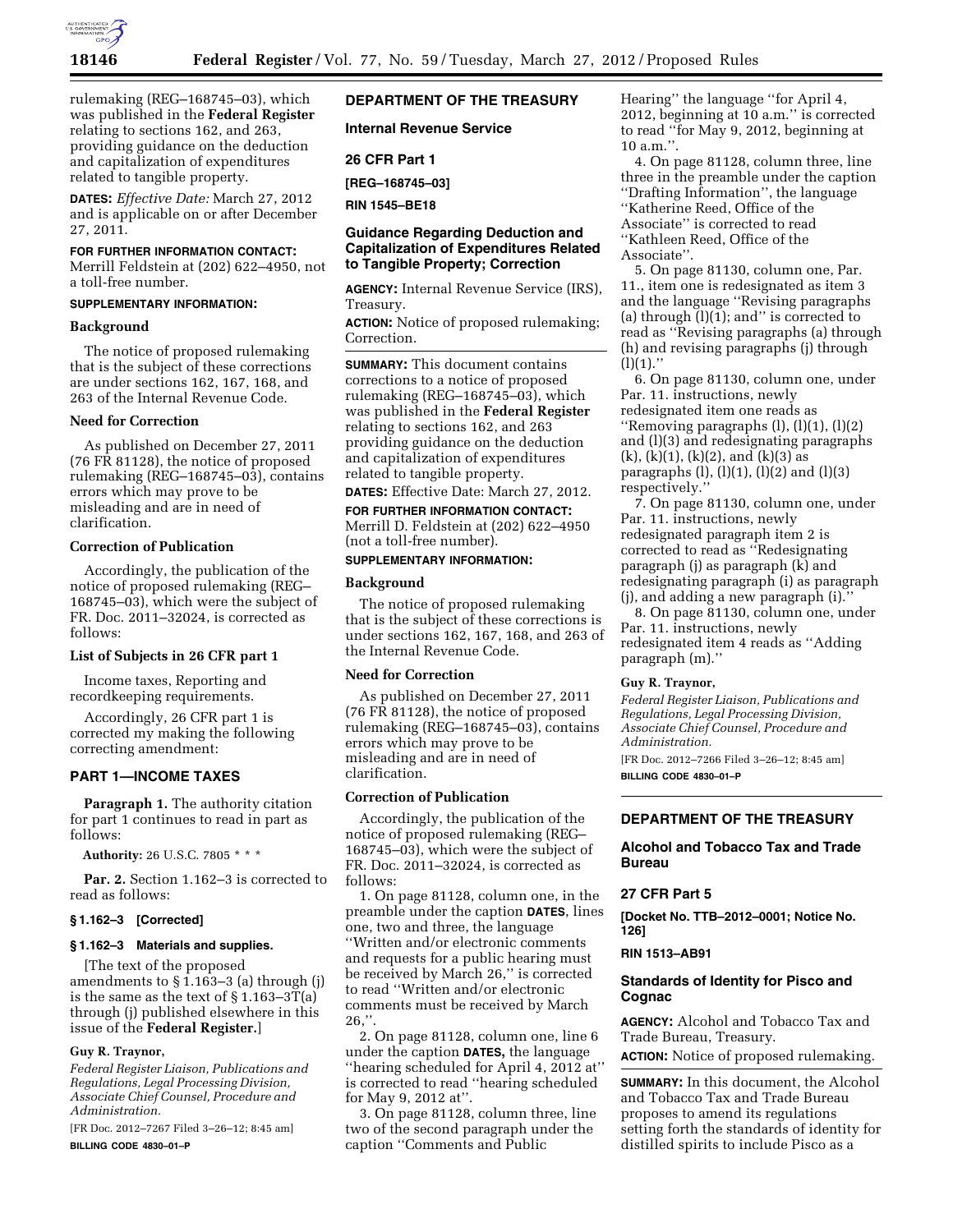type of brandy that must be manufactured in accordance with the laws and regulations of either Peru or Chile, as appropriate, governing the manufacture of those products. This change will remove ''Pisco brandy'' from the list of examples of geographical designations in the distilled spirits standards of identity. This document also includes a technical correction to remove ''Cognac'' from the same list of examples. These changes will provide greater clarity in distilled spirits labeling.

**DATES:** Comments must be received on or before May 29, 2012.

**ADDRESSES:** You may send comments on this document to one of the following addresses:

• *<http://www.regulations.gov>* (via the online comment form for this document as posted within Docket No. TTB–2012– 0001 at ''Regulations.gov,'' the Federal e-rulemaking portal);

• *Mail:* Director, Regulations and Rulings Division, Alcohol and Tobacco Tax and Trade Bureau, P.O. Box 14412, Washington, DC 20044–4412; or

• *Hand delivery/courier in lieu of mail:* Alcohol and Tobacco Tax and Trade Bureau, 1310 G Street NW., Suite 200–E, Washington, DC 20005.

See the Public Participation section of this document for specific instructions and requirements for submitting comments, and for information on how to request a public hearing.

You may view copies of this document, selected supporting materials, and any comments we receive about this proposal at *[http://](http://www.regulations.gov) [www.regulations.gov](http://www.regulations.gov)* within Docket No. TTB–2012–0001. A direct link to this docket is posted on the TTB Web site at *[http://www.ttb.gov/spirits/spirits](http://www.ttb.gov/spirits/spirits-rulemaking.shtml)[rulemaking.shtml](http://www.ttb.gov/spirits/spirits-rulemaking.shtml)* under Notice No. 126. You also may view copies of this document, all related supporting materials, and any comments we receive about this proposal by appointment at the TTB Information Resource Center, 1310 G Street NW., Washington, DC 20005. Please call 202–453–2270 to make an appointment.

# **FOR FURTHER INFORMATION CONTACT:**

Karen E. Welch, Regulations and Rulings Division, Alcohol and Tobacco Tax and Trade Bureau, 1310 G Street NW., Box 12, Washington, DC 20005; telephone 202–453–1039, ext. 046; email *[ITD@ttb.gov.](mailto:ITD@ttb.gov)* 

# **SUPPLEMENTARY INFORMATION:**

# **Background**

# *TTB Authority*

Section 105(e) of the Federal Alcohol Administration Act (FAA Act), codified

in the United States Code at 27 U.S.C. 205(e), authorizes the Secretary of the Treasury (Secretary) to prescribe regulations relating to the packaging, marking, branding, labeling, and size and fill of containers of alcohol beverages that will prohibit consumer deception and provide the consumer with adequate information as to the identity and quality of the product. Section 105(e) of the FAA Act also generally requires bottlers and importers of alcohol beverages to obtain certificates of label approval prior to bottling or importing alcohol beverages for sale in interstate commerce. Regulations implementing those provisions of section 105(e) as they relate to distilled spirits are set forth in part 5 of title 27 of the Code of Federal Regulations (27 CFR part 5). The Alcohol and Tobacco Tax and Trade Bureau (TTB) administers the FAA Act pursuant to section 111(d) of the Homeland Security Act of 2002, codified at 6 U.S.C. 531(d). The Secretary has delegated various authorities through Treasury Department Order 120–01 (Revised), dated January 21, 2003, to the TTB Administrator to perform the functions and duties in the administration and enforcement of this law.

#### *Certificates of Label Approval*

TTB's regulations prohibit the release of bottled distilled spirits from customs custody for consumption unless an approved Certificate of Label Approval (COLA) covering the product has been deposited with the appropriate Customs officer at the port of entry. See 27 CFR 5.51. The TTB regulations also generally prohibit the bottling or removal from a plant of distilled spirits unless the proprietor possesses a COLA covering the labels on the bottle. See 27 CFR 5.55.

## *Classes and Types of Spirits*

The TTB labeling regulations require that the class and type of distilled spirits appear on the product's brand label. See 27 CFR 5.32(a)(2) and 5.35. Those regulations provide that the class and type must be stated in conformity with § 5.22 of the TTB regulations (27 CFR 5.22) if defined therein. Otherwise, the product must be designated in accordance with trade and consumer understanding thereof, or, if no such understanding exists, by a distinctive or fanciful name, and in either case (with limited exceptions), followed by a truthful and adequate statement of composition.

Section 5.22 establishes standards of identity for distilled spirits products and categorizes these products

according to various classes and types. As used in § 5.22, the term ''class'' refers to a general category of spirits, such as ''whisky'' or ''brandy.'' Currently, there are 12 different classes of distilled spirits recognized in § 5.22, including whisky, rum, and brandy. The term ''type'' refers to a subcategory within a class of spirits. For example, ''Cognac'' is a type of brandy, and ''Canadian whisky'' is a type of whisky.

#### *Brandy and Pisco*

Brandy is Class 4 in the standards of identity, where it is defined in § 5.22(d) as ''an alcoholic distillate from the fermented juice, mash, or wine of fruit, or from the residue thereof, produced at less than 190° proof in such manner that the distillate possesses the taste, aroma, and characteristics generally attributed to the product, and bottled at not less than 80° proof." "Pisco" is a term recognized by both the governments of Peru and Chile as a designation for a distilled spirits product made from grapes. However, ''Pisco brandy'' is not currently listed as a type of brandy in Class 4. Rather, it is provided in Class 11, at  $\S 5.22(k)(3)$ , as an example of a geographical name that is not a name for a distinctive type of distilled spirits, and that has not become generic.

## **International Agreements**

Pursuant to the United States–Peru Trade Promotion Agreement, the United States recognized Pisco Perú as a distinctive product of Peru (Article 2.12(2) of the Agreement). Accordingly, the United States agreed not to permit the sale of any product as Pisco Perú unless it has been manufactured in Peru in accordance with the laws and regulations of Peru governing Pisco.

In addition, pursuant to the United States–Chile Free Trade Agreement, the United States recognized Pisco Chileno (Chilean Pisco) as a distinctive product of Chile (Article 3.15(2) of the Agreement). Accordingly, the United States agreed not to permit the sale of any product as Pisco Chileno (Chilean Pisco) unless it has been manufactured in Chile in accordance with the laws and regulations of Chile governing the manufacture of Pisco.

In like manner, Peru and Chile agreed, respectively, to recognize Bourbon Whiskey and Tennessee Whiskey (which is defined in both Agreements as a straight Bourbon Whiskey authorized to be produced only in the State of Tennessee), as distinctive products of the United States, and not to permit the sale of any product as Bourbon Whiskey or Tennessee Whiskey unless it has been manufactured in the United States in accordance with the laws and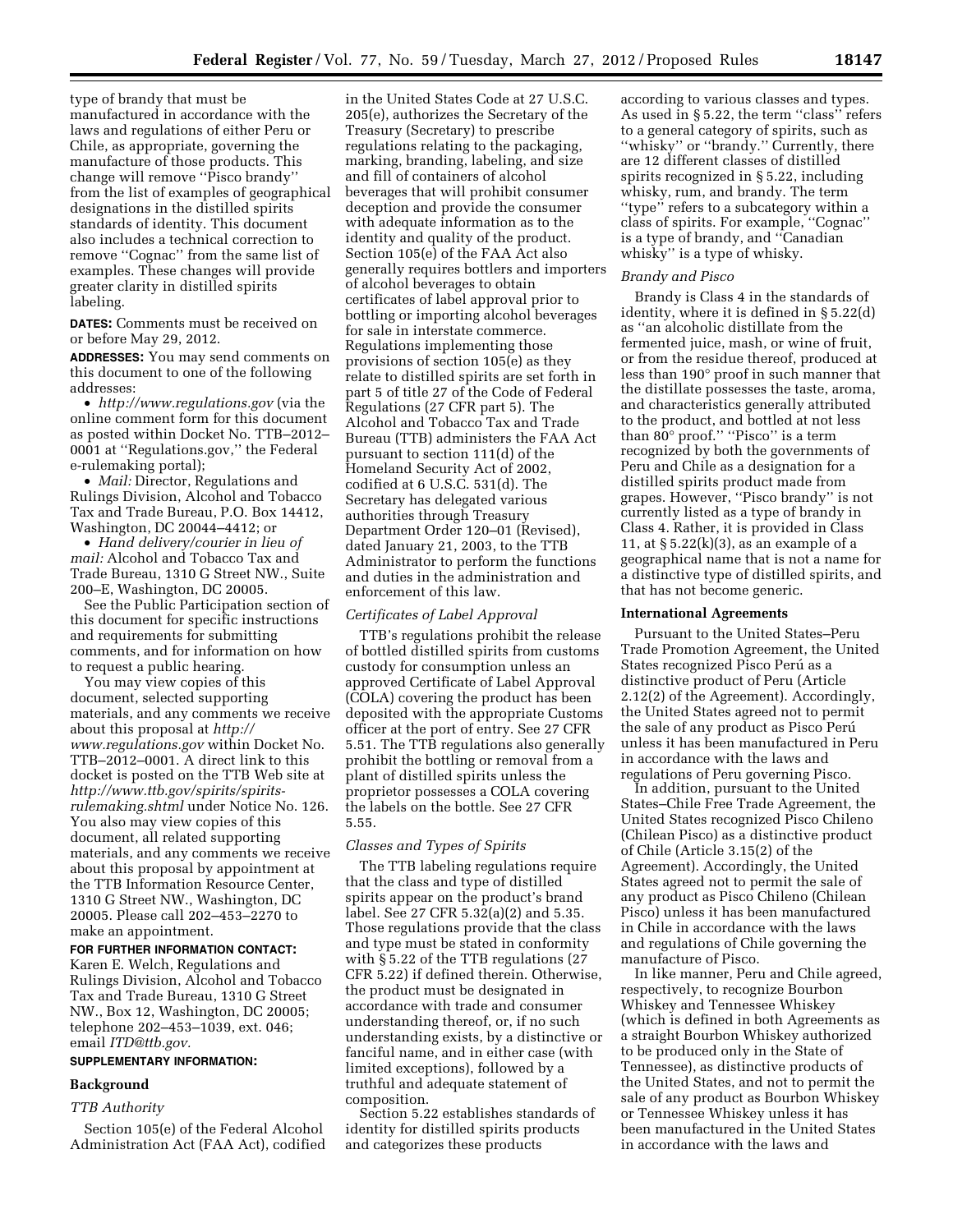regulations of the United States governing the manufacture of Bourbon Whiskey and Tennessee Whiskey. (TTB notes that there are alternative spellings for the same term—''whisky'' in the TTB regulations in 27 CFR part 5 and ''whiskey'' in the Agreements with Peru and Chile.)

### **Pisco Production**

''The Oxford Companion to Wine'' (Jancis Robinson, ed., Oxford University Press, 2d ed., 2001, p. 536) reports that Spanish colonists began producing aguardiente (grape spirits) in both Peru and Chile since the sixteenth century, in addition to describing the spirits produced in the area near the town of Pisco in Peru. Further, ''The Oxford Companion to Wine'' says ''Pisco'' is an aromatic brandy made in Peru, Chile, and Bolivia, mainly from Moscatel (muscat) grapes.'' According to ''Alexis Lichine's Encyclopedia of Wines and Spirits'' (Alexis Lichine, ed., 5th ed., Alfred A. Knopf, Inc., 1987), ''Pisco brandy'' is brandy distilled from Muscat wine in Peru, Chile, Argentina, and Bolivia. Peru and Chile have promulgated standards for the production of Pisco, which, under both countries' respective regulations, is distilled from grapes that were grown in delimited geographical areas.

## **TTB Regulatory Proposal**

After reviewing the standards of identity in 27 CFR part 5, TTB's COLA database, and the laws and regulations of Peru and Chile, TTB has determined that amending § 5.22 is appropriate to clarify the status of Pisco under the standards of identity.

TTB believes that Pisco generally meets the U.S. standard for brandy and should be classified as a type of brandy. TTB also believes that evidence suggests that the generally recognized geographical limits of the Piscoproducing areas do not extend beyond the boundaries of Chile and Peru. The wine and spirits authorities cited above indicate that Pisco production is not associated with any areas outside of South America. COLAs naming ''Pisco'' as the brand name or fanciful name of a distilled spirits product are almost exclusively for products from Chile and Peru. TTB could not locate any COLAs naming ''Pisco'' as the brand name or fanciful name for any products from Argentina, or from any other country in South America with the exception of Peru, Chile, and Bolivia. COLAs for products from Bolivia that name ''Pisco'' as the brand name or fanciful name also use the term ''Singani.'' ''The Oxford Companion to Wine'' defines ''Singani'' as an ''aromatic grape-based

spirit rather like pisco in that it is high in terpenes and made under a strictly controlled regime, principally from Muscat of Alexandria grapes'' and a specialty of Bolivia (Robinson, p. 638). Bolivia maintains standards for Singani production in Bolivia, but does not have standards for Pisco production.

Therefore, TTB proposes to amend the standard of identity in § 5.22(d) by adding Pisco as a type of brandy that is manufactured in Peru or Chile in compliance with the laws of the country of production regulating the manufacture of Pisco. The proposed amendment also recognizes the phrases ''Pisco Peru´'' (with or without the diacritic mark, i.e., "Pisco Perú" or ''Pisco Peru''), ''Pisco Chileno,'' and ''Chilean Pisco,'' as equivalent class and type names of the product, to reflect the provisions of the trade agreements. Further, if Pisco is recognized as a type of brandy, persons who distribute it in the United States will be entitled to label the product according to its type designation ''Pisco'' without the term ''brandy'' on the label, in the same way that a product labeled with the type designation ''Cognac'' is not required to also bear the class designation ''brandy.''

TTB notes that the Peruvian standard allows products designated as Pisco to have an alcohol content ranging from 38 to 48 percent alcohol by volume, and the Chilean standard allows products designated as Pisco to have an alcohol content as low as 30 percent alcohol by volume. However, since the standard proposed in this document would identify Pisco as a type of brandy, and the U.S. standard requires that brandy must be bottled at not less than 40 percent alcohol by volume, any Pisco imported into the United States would have to conform to this minimum bottling proof requirement. A product that is bottled at below 40 percent alcohol by volume would fall outside this class and type designation. Depending on the way that such a product is manufactured, it could be labeled as a ''diluted Pisco'' or as a distilled spirits specialty product bearing a statement of composition.

Finally, TTB believes that it is appropriate to remove both ''Pisco brandy" and "Cognac" from  $\S 5.22(k)(3)$ , where they are listed as examples of geographical names that are not names for distinctive types of distilled spirits, and that have not become generic. Pisco will appear in new  $\S 5.22(\mathrm{d})(9)$ , where it will be a type of brandy defined as grape brandy manufactured in Peru or Chile in accordance with the laws and regulations governing the manufacture of Pisco of the country of manufacture.

Cognac currently appears in § 5.22(d)(2), where it is a type of brandy defined as ''grape brandy distilled in the Cognac region of France, which is entitled to be so designated by the laws and regulations of the French Government.'' The inclusion of ''Cognac'' in the list of examples of geographical names that are not names for distinctive types of distilled spirits, and that have not become generic, in § 5.22(k)(3) is duplicative and confusing. Accordingly, TTB proposes to remove the reference to Cognac in § 5.22(k)(3) as a technical correction to the regulations.

#### *Effect on Currently Approved Labels*

If finalized, this change to the regulations would revoke by operation of regulation any COLAs that specify ''Pisco'' as the class and type or brand name or fanciful name of distilled spirits products that are not products of Peru or Chile. TTB has searched its COLA database, and believes that this rulemaking will affect only a small number of labels.

# **Public Participation**

## *Comments Invited*

We invite comments from interested members of the public on this proposed rulemaking.

### *Submitting Comments*

Please submit your comments by the closing date shown above in this notice. You may submit comments in one of the following three ways:

• *Federal e-Rulemaking Portal:* You may send comments via the online comment form associated with this notice in Docket No. TTB–2012–0001 on ''Regulations.gov,'' the Federal erulemaking portal, at *[http://](http://www.regulations.gov) [www.regulations.gov.](http://www.regulations.gov)* A direct link to that docket is available under Notice No. 126 on the TTB Web site at *[http://www.ttb.gov/spirits/spirits](http://www.ttb.gov/spirits/spirits-rulemaking.shtml)[rulemaking.shtml.](http://www.ttb.gov/spirits/spirits-rulemaking.shtml)* Supplemental files may be attached to comments submitted via Regulations.gov. For information on how to use Regulations.gov, click on the site's Help tabs.

• *U.S. Mail:* You may send comments via postal mail to the Director, Regulations and Rulings Division, Alcohol and Tobacco Tax and Trade Bureau, P.O. Box 14412, Washington, DC 20044–4412.

• *Hand Delivery/Courier:* You may hand-carry your comments or have them hand-carried to the Alcohol and Tobacco Tax and Trade Bureau, 1310 G Street NW., Suite 200–E, Washington, DC 20005.

Your comments must reference Notice No. 126 and include your name and